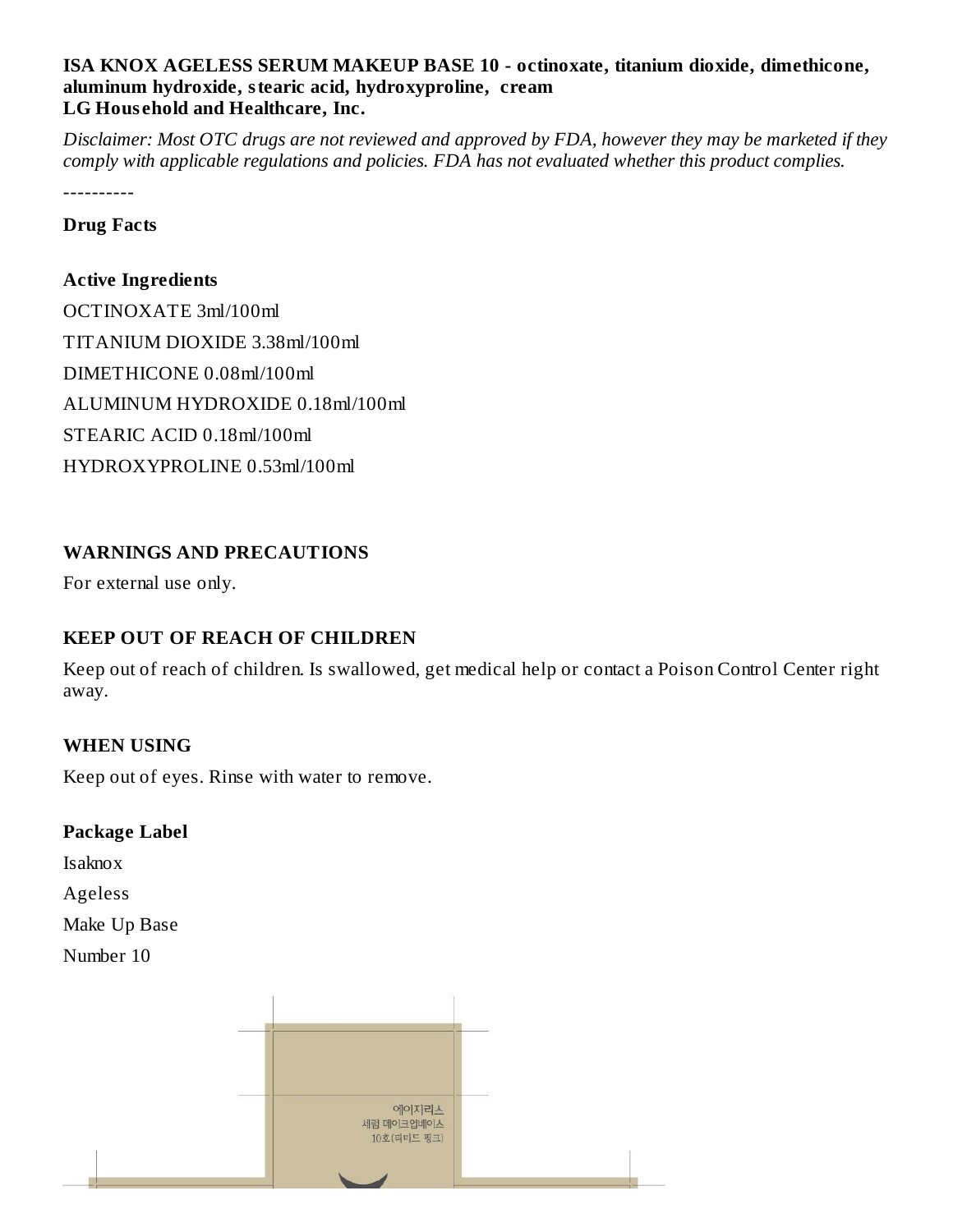

| <b>ISA KNOX AGELESS SERUM MAKEUP BASE 10</b>                                                       |                |                    |               |  |
|----------------------------------------------------------------------------------------------------|----------------|--------------------|---------------|--|
| octinoxate, titanium dioxide, dimethicone, aluminum hydroxide, stearic acid, hydroxyproline, cream |                |                    |               |  |
|                                                                                                    |                |                    |               |  |
| <b>Product Information</b>                                                                         |                |                    |               |  |
| <b>Product Type</b>                                                                                | HUMAN OTC DRUG | Item Code (Source) | NDC:53208-471 |  |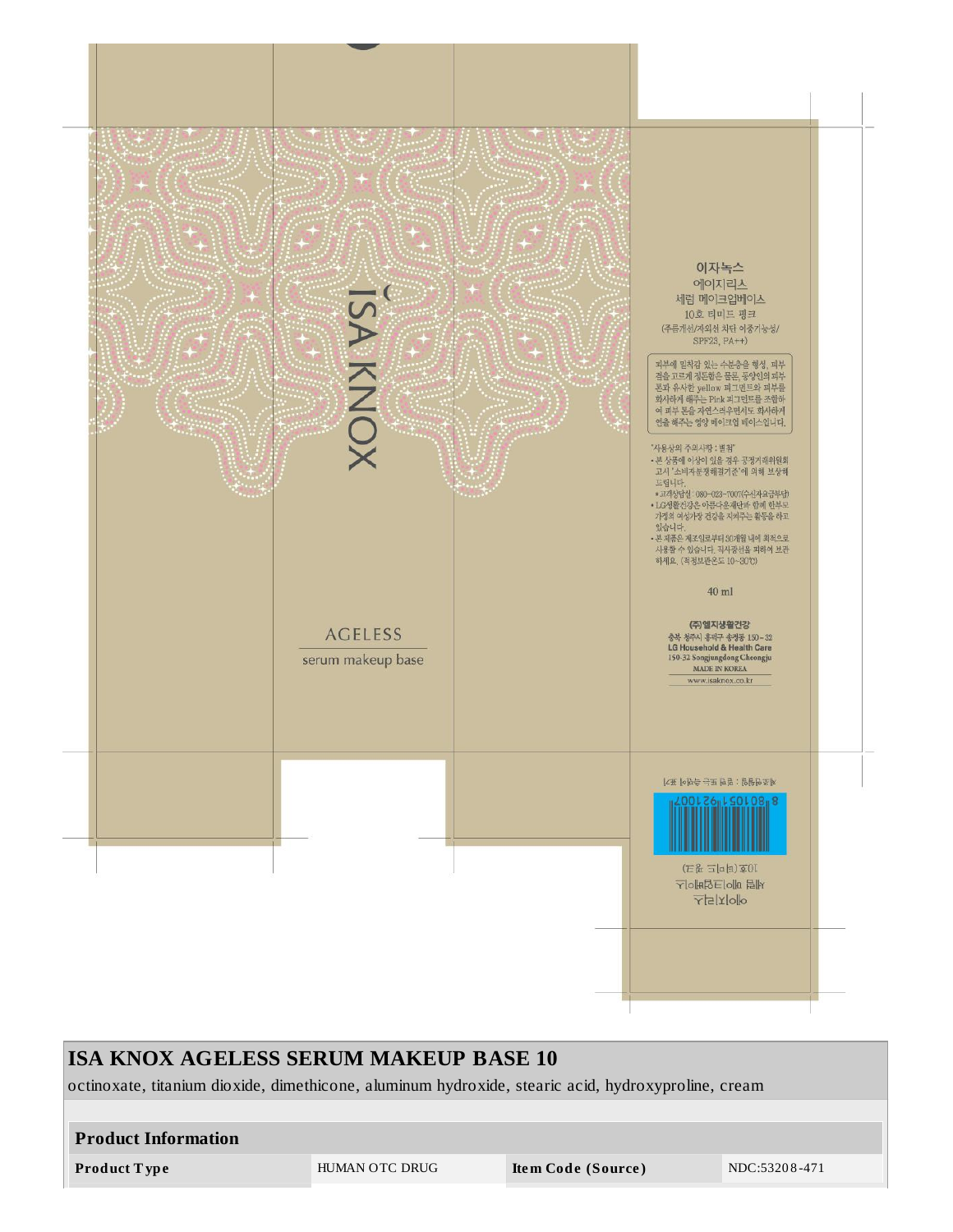| <b>Active Ingredient/Active Moiety</b>                                              |                                      |                          |  |  |
|-------------------------------------------------------------------------------------|--------------------------------------|--------------------------|--|--|
| <b>Ingredient Name</b>                                                              | <b>Basis of Strength</b>             | <b>Strength</b>          |  |  |
| <b>O CTINO XATE</b> (UNII: 4Y5P7MUD51) (OCTINO XATE - UNII:4Y5P7MUD51)              | <b>OCTINOXATE</b>                    | $3 \text{ mL}$ in 100 mL |  |  |
| <b>TITANIUM DIO XIDE</b> (UNII: 15FIX9 V2JP) (TITANIUM DIO XIDE - UNII:15FIX9 V2JP) | <b>TITANIUM DIOXIDE</b>              | $3.38$ mL<br>in $100$ mL |  |  |
| <b>DIMETHICONE</b> (UNII: 92RU3N3Y1O) (DIMETHICONE - UNII:92RU3N3Y1O)               | <b>DIMETHICONE</b>                   | $0.08$ mL<br>in $100$ mL |  |  |
| ALUMINUM HYDRO XIDE (UNII: 5QB0T2IUN0) (ALUMINUM HYDRO XIDE -<br>UNII:5QB0T2IUN0)   | <b>ALUMINUM</b><br><b>HYDRO XIDE</b> | $0.18$ mL<br>in $100$ mL |  |  |
| <b>STEARIC ACID (UNII: 4ELV7Z65AP) (STEARIC ACID - UNII:4ELV7Z65AP)</b>             | STEARIC ACID                         | $0.18$ mL<br>in $100$ mL |  |  |
| HYDRO XYPROLINE (UNII: RMB44WO89X) (HYDRO XYPROLINE - UNII:RMB44WO89X)              | <b>HYDRO XYPROLINE</b>               | $0.53$ mL<br>in $100$ mL |  |  |
|                                                                                     |                                      |                          |  |  |

| <b>Inactive Ingredients</b>                             |                 |  |  |
|---------------------------------------------------------|-----------------|--|--|
| <b>Ingredient Name</b>                                  | <b>Strength</b> |  |  |
| <b>WATER (UNII: 059 QF0 KO0 R)</b>                      |                 |  |  |
| <b>CYCLOMETHICONE 5 (UNII: 0THT5PCI0R)</b>              |                 |  |  |
| CYCLOMETHICONE (UNII: NMQ347994Z)                       |                 |  |  |
| ISO DO DECANE (UNII: A8289P68Y2)                        |                 |  |  |
| <b>MAGNESIUM SULFATE (UNII: DE08037SAB)</b>             |                 |  |  |
| PHENO XYETHANOL (UNII: HIE492ZZ3T)                      |                 |  |  |
| <b>METHYLPARABEN</b> (UNII: A2I8C7H19T)                 |                 |  |  |
| <b>PROPYLPARABEN (UNII: Z8IX2SC1OH)</b>                 |                 |  |  |
| ETHYLPARABEN (UNII: 14255EXE39)                         |                 |  |  |
| <b>ALPHA.-TOCOPHEROL ACETATE, D. (UNII: A7E6112E4N)</b> |                 |  |  |

| <b>Packaging</b>             |  |  |                             |  |                           |
|------------------------------|--|--|-----------------------------|--|---------------------------|
| <b>Package Description</b>   |  |  |                             |  |                           |
| $1$ in $1$ BOX               |  |  |                             |  |                           |
| 40 mL in 1 CONTAINER         |  |  |                             |  |                           |
|                              |  |  |                             |  |                           |
|                              |  |  |                             |  |                           |
| <b>Marketing Information</b> |  |  |                             |  |                           |
|                              |  |  | <b>Marketing Start Date</b> |  | <b>Marketing End Date</b> |

| <b>Marketing Category</b>       | <b>Application Number or Monograph Citation</b> | Marketing Start Date Marketing End Date |  |
|---------------------------------|-------------------------------------------------|-----------------------------------------|--|
| OTC monograph not final part352 |                                                 | 07/04/2010                              |  |

**Labeler -** LG Hous ehold and Healthcare, Inc. (688276187)

**Registrant -** LG Hous ehold and Healthcare, Inc. (688276187)

| <b>Establishment</b> |                |               |                            |
|----------------------|----------------|---------------|----------------------------|
| Name                 | <b>Address</b> | <b>ID/FEI</b> | <b>Business Operations</b> |